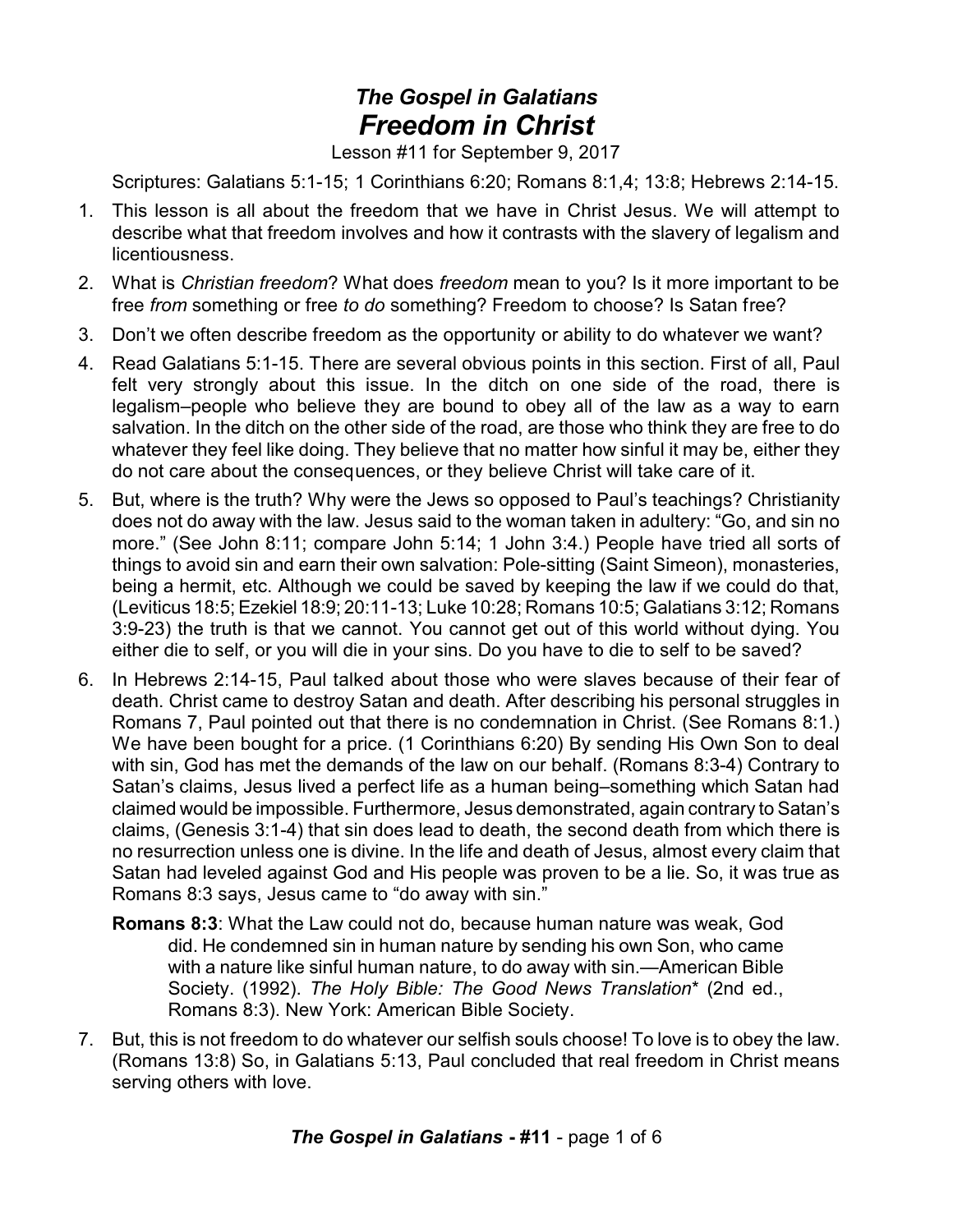- 8. To selfish human beings, this does not sound like freedom at all. How can service to others be considered freedom?
- 9. It is only by doing away with our selfish human tendencies and adopting the Christian ideal of love for others that we can gradually become more like Jesus. By looking at His example and by following–as far as possible–His example with the help of the Holy Spirit, we can eventually learn that serving others brings the greatest happiness. In fact, serving others is the right thing to do. Thus, it will be possible for God to turn loose a group of former sinners in the new earth with no jails, no police, and no restrictions because they are completely free; that is, they never want to do anything that is wrong. So, they will only do what is right.

**All true obedience comes from the heart. It was heart work with Christ. And if we consent, He will so identify Himself with our thoughts and aims, so blend our hearts and minds into conformity to His will, that when obeying Him we shall be but carrying out our own impulses. The will, refined and sanctified, will find its highest delight in doing His service. When we know God as it is our privilege to know Him, our life will be a life of continual obedience. Through an appreciation of the character of Christ, through communion with God, sin will become hateful to us.**—Ellen G. White, *Desire of Ages*\* 668.3.

In the gift of God's dear Son, a definite view of His character has been given to the race that is never absent from His mind. His very heart is laid open in the royal law. **That infinite standard is presented to all, that there may be no mistake in regard to that kind of people God would have compose His kingdom. It is only those who are obedient to all His commandments who will become members of the royal family, children of the heavenly King. These will be honored with a citizenship above, a life that measures with the life of God,–a life without sorrow, pain, or death throughout eternal ages.**—Ellen G. White, *Signs of the Times*,\* November 17, 1898, par. 8.

**God requires perfection of His children. His law is a transcript of His own character, and it is the standard of all character. This infinite standard is presented to all that there may be no mistake in regard to the kind of people whom God will have to compose His kingdom.** The life of Christ on earth was a perfect expression of God's law, and when those who claim to be children of God become Christlike in character, they will be obedient to God's commandments. Then the Lord can trust them to be of the number who shall compose the family of heaven. Clothed in the glorious apparel of Christ's righteousness, they have a place at the King's feast. They have a right to join the blood-washed throng.—Ellen G. White, *Christ's Object Lessons*\* 315 (1900); *God's Amazing Grace*\* 148. [Bold type is added.]

- 10. Read Galatians 3:13. What does it mean to say that Christ became a curse for us? We understand that Deuteronomy 21:22-23 spells out that anyone who hangs on a tree brings a curse on the whole land.
- 11. But, what does that do for us? Christians have often said that Jesus "paid the price for our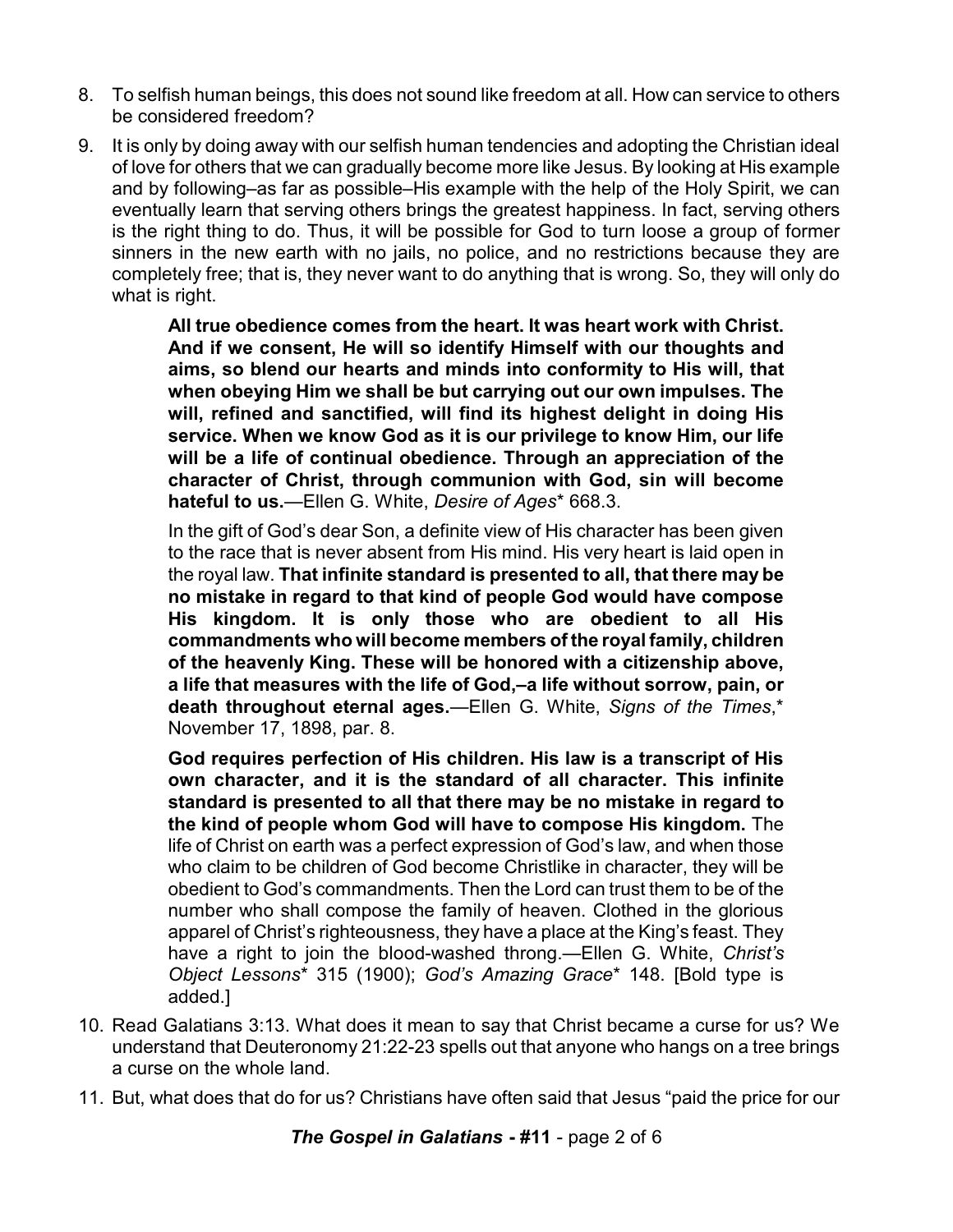sins." What is the price for our sins? (Romans 6:23) Who demands that a price be paid? Is it the law? To whom is it paid? How can we tell if it has been paid? Sin separates us from God. (Isaiah 59:2; Matthew 27:46) What does it take to fix that? Only by getting to know God on a personal basis and understanding each of His commands as the right thing to do, can we thus be truly free.

- 12. In this lesson there is considerable effort to spell out the difference between "doing the law" as some kind of means to earn our own salvation as opposed to "fulfilling the law"–meaning that having received salvation by faith, we learn to serve others; thus, obeying the law. Paul suggested that salvation sets us free from bondage to sin, death, and the Devil. How does that actually work? What is the relationship between the joy of salvation and faith?
- 13. If you told a thoroughly selfish person of the world that you were going to set him free to serve others, would he be attracted by that idea? Of course not! So, how do Christians get weaned away from selfishness and learn to be truly loving? Is it really possible for a former sinner, a selfish descendent of Adam and Eve, to learn to love others as we love ourselves? How do we do that? (*GC* 555.1; 2 Corinthians 3:18; Matthew 7:12)
- 14. There are some who feel that we just need to grit our teeth, buckle down, and obey God's commandments. But, God does not desire the type of obedience that springs from fear or obligation.

The man who attempts to keep the commandments of God from a sense of obligation merely–because he is required to do so–will never enter into the joy of obedience. He does not obey. When the requirements of God are accounted a burden because they cut across human inclination, we may know that the life is not a Christian life. True obedience is the outworking of a principle within. It springs from the love of righteousness, the love of the law of God. **The essence of all righteousness is loyalty to our Redeemer. This will lead us to do right because it is right–because right doing is pleasing to God.**—Ellen G. White, *Christ's Object Lessons*\* 97.3-98.0 (1900).

**A sullen submission to the will of the Father will develop the character of a rebel. By such a one service is looked upon as drudgery. It is not rendered cheerfully, and in the love of God. It is a mere mechanical performance. [If he dared, such a one would disobey. His rebellion is smothered, ready to break out at any time in bitter murmurings and complaints.] Such service brings no peace or quietude to the soul**.—Ellen G. White, *MS 20, 1897*\* (*MR # 970*\*); *Signs of the Times*,\* July 22, 1897, par. 11. Section in bracket omitted in *That I May Know Him*\* 120.4; *12MR*\* 236.1. [Bold type is added.]

- 15. A sullen submission is no freedom! How did Christ set us free? Did He do that by paying our debts? Or, by demonstrating the truth about God and what it means to live a sinless life? And by doing that so convincingly that we learn the truth and choose to follow His example? If you are not willing to recognize the benefits and superiority of doing things God's way, then it would not be safe to admit you to heaven.
- 16. Read 1 Corinthians 6:20; 10:13-14; and Colossians 2:6. Paul made it very clear that given certain facts–which he stated–we are then responsible to do certain things. God gives us

*The Gospel in Galatians* **- #11** - page 3 of 6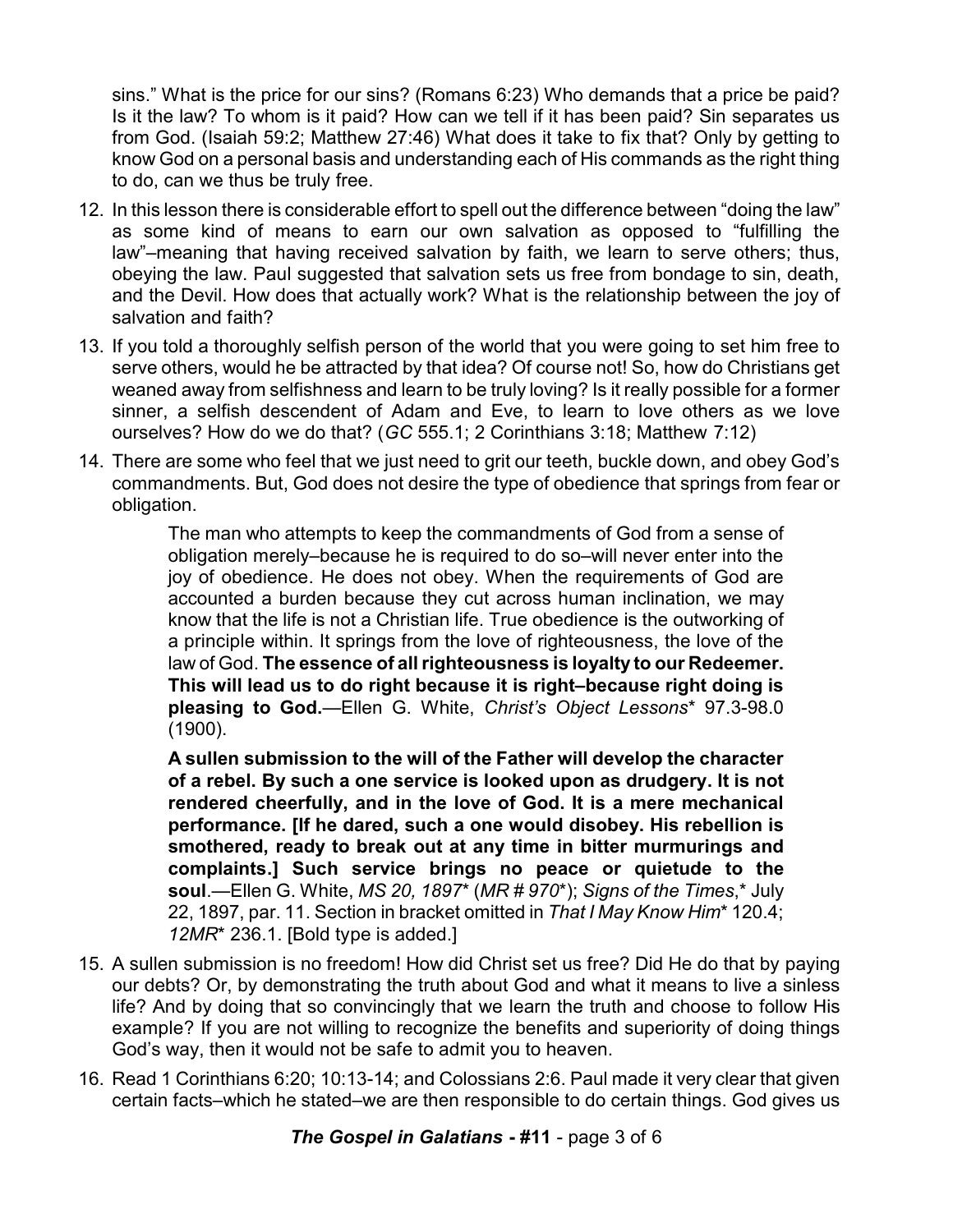strength. He gives us life; but, not so we can waste it. We are set free to use our bodies to bring glory to God.

- 17. Obviously, freedom was a major issue for Paul. Why do you think that was? In his letters he wrote about freedom 28 times. By contrast, the other New Testament writers mentioned it only 13 times. Clearly, Paul was not talking about economic or political freedom; he was talking about freedom from the tyranny of sin. Paul had been a Pharisee. Was that a factor?
- 18. Jesus Himself stated that as human beings, we will serve one of two masters. (Matthew 6:24; Luke 16:13) Does that mean that no matter what we do, we will always be slaves? To whom are we slaves? Do we have to serve one or the other master? The answer is, "Yes!" Basically, our motives will either be selfish or loving. So, what motivates us?
- 19. From what are we set free? Jonathan Edwards of early American fame served an angry God. He said:

So that, thus it is that natural men are held in the hand of God, over the pit of hell; they have deserved the fiery pit, and are already sentenced to it; and God is dreadfully provoked, his anger is as great towards them as to those that are actually suffering the executions of the fierceness of his wrath in hell, and they have done nothing in the least to appease or abate that anger, neither is God in the least bound by any promise to hold them up one moment; the devil is waiting for them, hell is gaping for them, the flames gather and flash about them, and would fain lay hold on them, and swallow them up; the fire pent up in their own hearts is struggling to break out: and they have no interest in any Mediator, there are no means within reach that can be any security to them. In short, they have no refuge, nothing to take hold of; all that preserves them every moment is the mere arbitrary will, and uncovenanted, unobliged forbearance of an incensed God.—Jonathan Edwards, *"Sinners in the Hands of an Angry God."* Enfield, Connecticut, July 8, 1741. [\[http://www.jesus-is-lord.com/sinners.htm](http://www.jesus-is-lord.com/sinners.htm)]

- 20. If you felt that it was your responsibility to appease the anger or wrath of such a God, how would you do it? Some have sacrificed their children! Would you feel free in any sense of the word after doing that?
- 21. Are you among the millions who have recognized the freeing actions of Jesus Christ? Can you see the changes that have resulted from your relationship with Jesus Christ? Our lives should be continually growing more like Jesus. Remember that if you are still worshiping exactly the same mental picture of God that you worshiped one year ago, you are worshiping a graven image. In our lives, do we sometimes go two steps forward and then one step back?
- 22. Freedom must be measured by outcomes. How do you exercise your freedom? What does it mean to you? Are you sure that you are free from the bondage of legalism as well as the bondage of licentiousness? Often, what happens is the sequence that follows. 1) A person becomes a Christian. 2) S/he is very excited but fairly soon discovers that s/he cannot manage to avoid sin. 3) So, s/he starts looking around at other church members. 4) S/he then sees that others are not doing any better than s/he is. 5) At that point, s/he either drops out or starts to think that God grades on the curve. 6) So, s/he begins comparing himself/herself with other church members. It is very difficult to tell what motives are behind a person's actions. Who is the Judge? See John 3:17-21; 5:22; 12:47-48.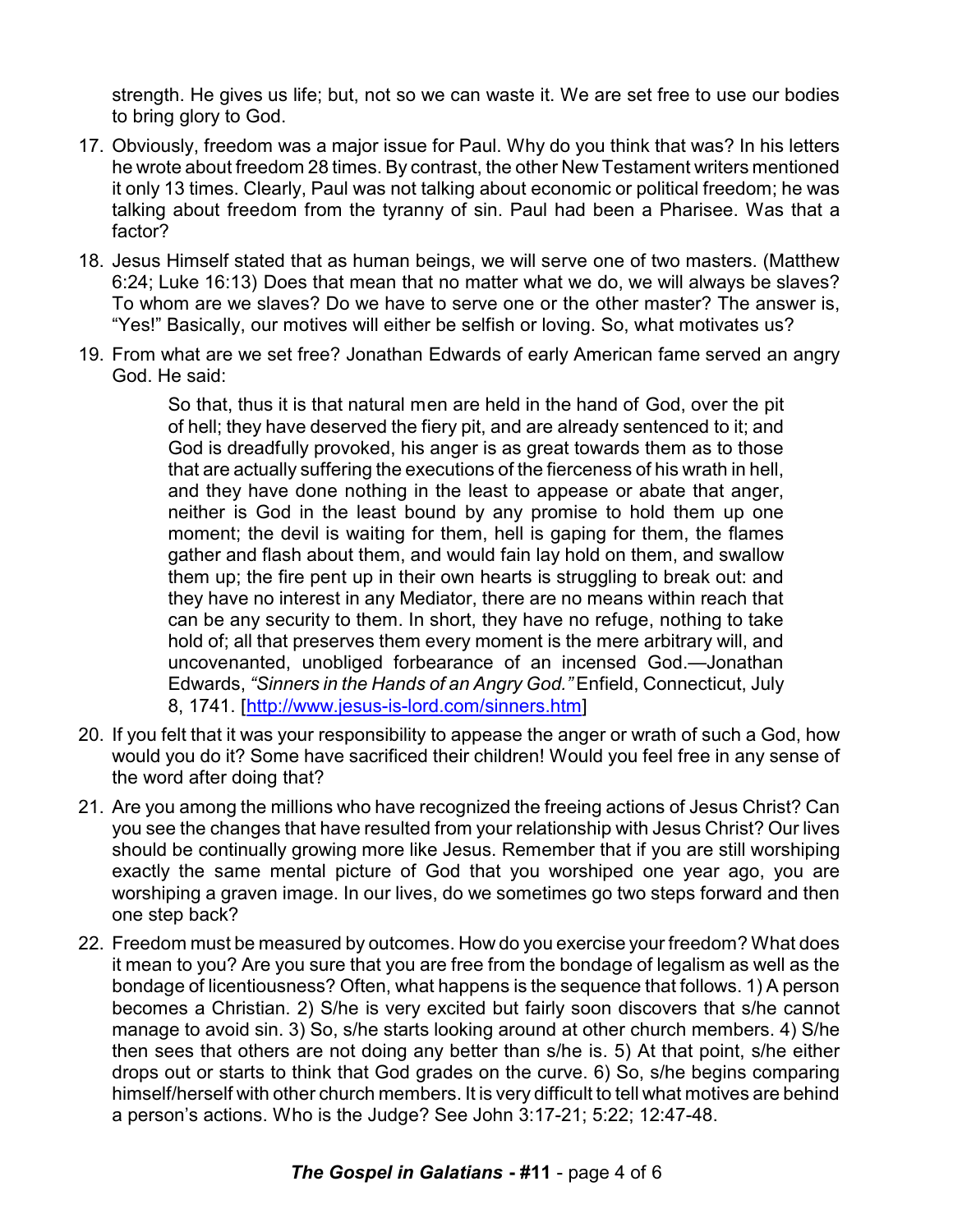- 23. What are the dangers of legalism? Paul reminded his hearers that if one is circumcised, that is, if one is trying to please God by something that he does himself or to himself, he is required to keep the whole law. What are the implications of that? If you try to please God by things that you do, you are no longer accepting the righteousness by faith that God has offered you free of charge; you are trusting in a do-it-yourself religion.
- 24. If you accept the righteousness by faith that God offers, you recognize that you cannot do it for yourself. And, you cannot at the same time be doing things to try to earn salvation. Trying to earn your way to heaven by whatever works, what you might come up with, is like throwing an anchor out behind you while you are trying to run a race. Paul reminded his listeners that if he were still advocating the keeping of all those superficial, Pharisaical requirements, the Jews would not find his gospel offensive at all.
- 25. But, just to show how offended Paul felt by this form of legalism, he said that he hoped the promoters of circumcision would go all the way and castrate themselves! (Galatians 5:12)
- 26. Citizenship always involves responsibilities. What are the responsibilities of a citizen of the kingdom of heaven? Do we have to give up our legalistic, fear-driven religion? (1 John 4:18; Hebrews 2:14-15)
- 27. If you are trying to earn your salvation by a lot of things that you do to prove to God that you are savable, what does that imply about God? Is He a hard taskmaster, requiring a long list of do's and don'ts?
- 28. On the other hand, if you see the life and death of Jesus and recognize what God has done for you and freely admit that you cannot do it for yourself and then accept the freely offered righteousness, it will be a transforming experience for your life. Love will become the predominant motivator instead of selfishness. This, of course, seems completely impossible to inherently selfish beings. But, it is possible! This is a metamorphosis. Are we motivated by love? Or, by selfishness?
- 29. Do not be fooled! The freedom that we have in Christ is not permission for self-indulgence. Read Galatians 5:22-23. The fruit of the Spirit includes self-control. It not only includes selfcontrol but also death to self. This is not easy for human beings. Our natural tendencies are described in Galatians 5:19-21.
- 30. Wouldn't you love to live in a community where everyone loved everyone else and everyone was looking out for everyone else–where people are always helpful, always kind, always courteous, and always happy? Of course, if you would like to belong to a community like that, you must be that kind of person yourself–willing to serve the needs of others. But, God is inviting us to live in just such a community for the rest of eternity.
- 31. This requires the practice of true *agape* love while we are on this earth. This is a kind of love which is based on principle and not emotion. It requires doing things for others long enough until we recognize that it is the greatest way to freedom and happiness. When we realize that and begin to act out consistently that kind of behavior with the help of the Holy Spirit, then we are on track to becoming like Jesus.
- 32. We have been talking about the grand ideas of freedom and slavery, love and selfishness. But, what happens when you boil that down to talk about the minutia–the daily, individual, tiny acts of life? The ancient Jews believed that they needed to please God. And they recognized that in Jewish history when their nation stopped pleasing God, they got into all kinds of trouble.
- 33. So, they decided to create for themselves a lot of rules to make sure that they pleased God. Now, that is fine so long as you are following God's guidelines and applying those